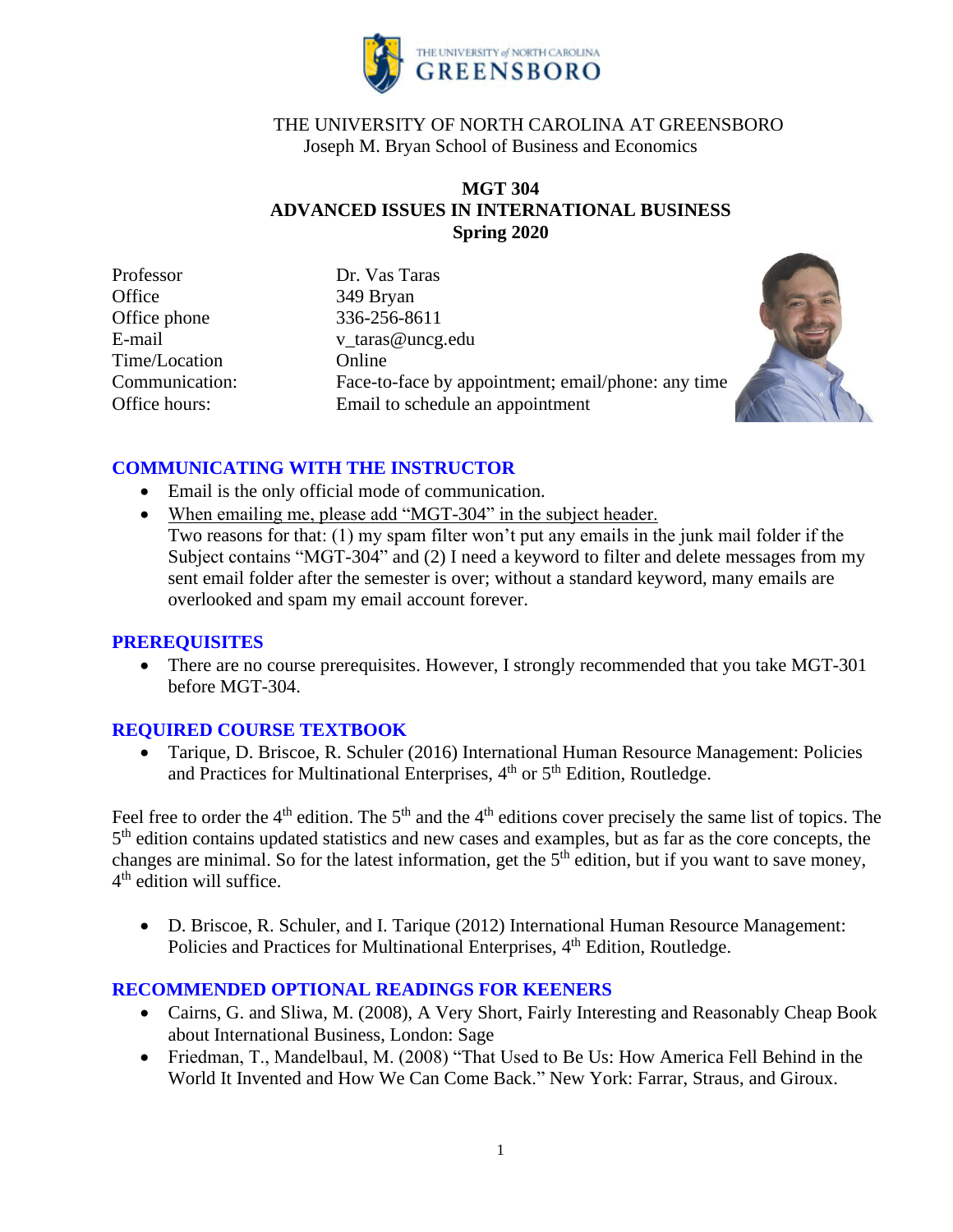# **CANVAS**

Canvas [\(https://uncg.instructure.com](https://uncg.instructure.com/) ) is used to post course materials and grades.

To avoid confusion, all materials, including the course syllabus, grades, assignments, and readings, are posted in the "Files" section rather than in designated subfolders.

## **COURSE OBJECTIVES and COURSE OVERVIEW**

Official "dry" summary:

- Understand and manage the realities and trends in MNEs/SMEs
- Provide opportunities to develop your "cultural intelligence."
- Know and understand the internal and external realities and trends that are important to MNEs/SMEs and Global Management
- Know and understand the use of International Management policies and practices
- Understand the linkages between MNEs/SMEs and IHRM
- Management in cross-border Mergers and Acquisitions and International Joint Ventures
- Share ideas, perspectives, and suggestions on all issues

## **What this course is really about:**

The objective of this course is to cover special International Business and Management issues not covered in MGT-301. It is also a more practice-oriented course. In MGT-301, the main question was, "How things are/work?" In MGT-304, the question is more, "What should I do and How?"

The course will revolve around two blocks of questions faced by people doing business internationally:

- 1. I am going overseas (as an employee, manager, or entrepreneur) or sending my employee overseas:
	- a. Why would you want to go there?
	- b. Where would you go and why?
	- c. What do I need to do to go?
	- d. How will I handle my personal finance and banking issues?
	- e. How will I handle my company finance and banking issues?
	- f. How do I settle, integrate, and be happy there?
	- g. How do I recruit, hire, evaluate, compensate, and fire people there?
	- h. Returning back: now what?
- 2. I want to hire a foreigner to work for me here or invite a business partner to visit me here:
	- a. Why would I want to hire a foreigner?
	- b. Where would I look for employees/business partners overseas?
	- c. What would it take to get them here?
	- d. How doing business internationally (foreign employees, partners) affect my company (taxes, reporting, etc.)
	- e. It's not going well; how do I get out of this arrangement?

# **COURSE FORMAT**

This is an online course.

Instructor→ Students

- All materials will be posted in Canvas (syllabus, slides, exam reviews at the beginning of the semester, other materials as we move along)
- To match your learning style, all course content will be available in text, video, and audio format. This way, you can read, watch or listen to the lectures – whatever fits your lifestyle.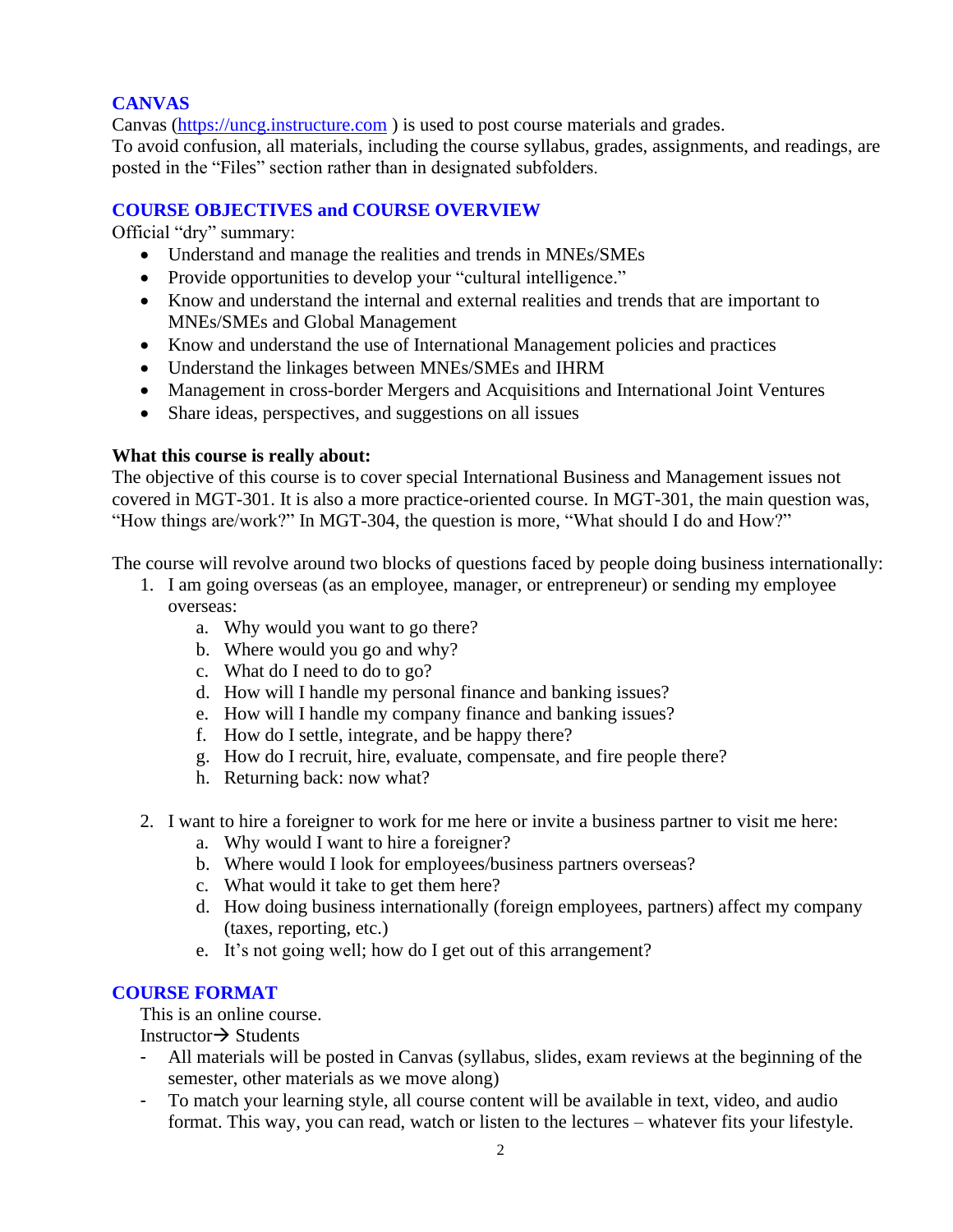The textbook contains the most detailed information, but the slides are deliberately made wordy so that they provide enough information to comprehend the material and be used for a quick but thorough review and preparation for tests.

Students→ Instructor

There will be two non-cumulative exams and six take-home assignments.

Students  $\leftarrow$  Instructor

You are also welcome to stop by my office or call me: I am in most of the days from about 8 am till about 5 pm.

#### **POWERPOINT PRESENTATIONS (PPTs)**

The PPTs are posted in Canvas, by chapter. Given that this is an online course, I deliberately designed them to be wordy so that slides resemble a textbook rather than just offer a bullet list of issues covered in the presentation.

This way, PPTs could be used not only as a technological enhancer of my presentations but also as a supplement to or a condensed version of the textbook. Unlike the traditional brief "issue list" slides, my wordy "textbook" slides could be comprehended by students or used for a quick yet thorough and detailed review of the course materials before the exam.

I continuously strive to improve the slides; thus, updates are possible. Check for an updated version before each class and before exams. Substantial changes are improbable, but I may include additional examples or better explanations of the concepts.

#### **VIDEO AND AUDIO LECTURES**

For those of you who prefer face-to-face contact, there are video lectures. Canvas limits the total size of content to 100Mb, so I can't post high-resolution video lectures there. Instead, I've uploaded the video lectures to YouTube. You can stream them, or download the files using this service <http://www.downvids.net/> to watch them off-line.

Also, the video lectures are designed in a way that you can just listen to them. The video stream helps as it allows you to see my "talking head," plus the many charts, graphs, pictures, and video clips. However, merely listening to them should give you 99% of the content. So if you commute a lot, or go to the gym or work in a backyard garden a lot, you can listen to my video lectures as you do other physical work. It's best, of course, to watch the video lectures, take notes and jot down your questions, but if you have time only for listening, that should work, too.

While video lectures cannot fully replace real in-class lectures, this is as close as we can get in an online course to face-to-face interaction. I also tried live video conferences/lectures, but those don't work as well as the technology always doesn't work for a sizable portion of the class. Most importantly, the recorded lectures give you the scheduling flexibility – you can watch them at your (not mine) convenience.

Also note, I've considered creating more entertaining video lectures (Discovery Channel style or Whiteboard Animation style). Those will be more fun to watch, but in a test run, they turned out to be not the best option. A simpler "talking head" video with the slides in the background turned out to be much more convenient for studying. The students have the same set of slides, can make notes if needed, and most importantly, my "wordy" slides seem to be very convenient to use as class notes. If we have a "documentary" type film for each lecture, it will make it very difficult to connect the video content to the class notes. It will make it virtually impossible to review the lecture when preparing for the test quickly. So at least for now, we'll stick with the simpler traditional video lectures. However, if any of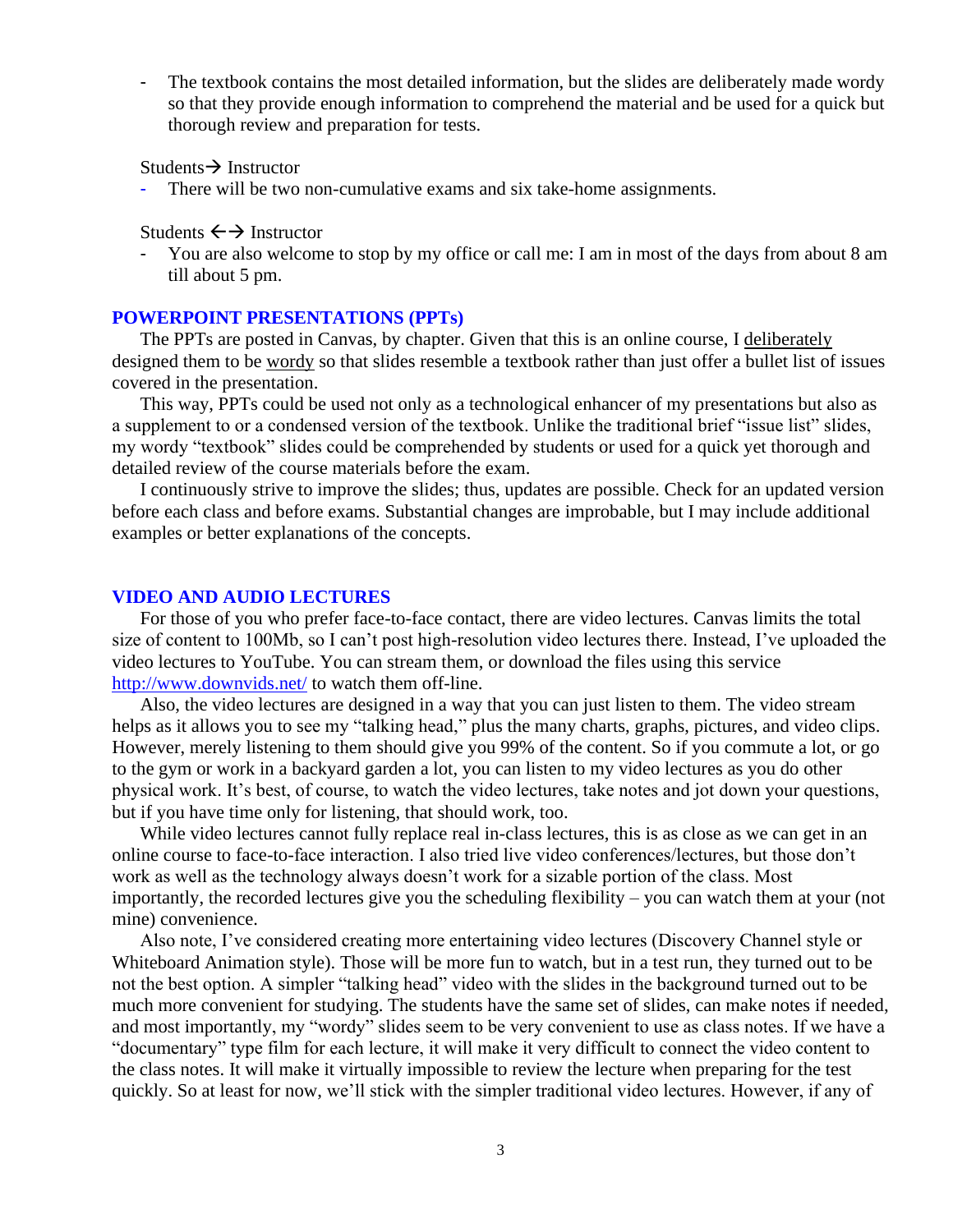you could help me create professional-quality video lectures, talk to me. Generous bonuses will be available for your help.

#### **Should you watch/listen to the video/audio lectures?**

Yes, you should. Although the textbook does a great job explaining the materials and my slides are detailed enough to understand the material thoroughly, the video/audio lectures provide even more information and would be beneficial if you want to learn more and prepare better for the homework assignments and exams. Moreover, to encourage you to review the video/audio lectures, I incorporated 3 sample questions in each lecture. The format and difficulty of these questions are similar to those you will see on the exam in terms of form and difficulty. These sample questions will not be shared in the text-format materials (not included in the text-only slides, only in video/audio lectures).

#### **LETTER GRADE SCALE\***

|              | 97 and up $A + (4.0)^*$ | $84 - 87$ B  | $65 - 69$ C- |  |
|--------------|-------------------------|--------------|--------------|--|
|              | $94-96$ A $(4.0)$       | $80 - 83$ B- | $58 - 64$ D+ |  |
| $91 - 93$ A- |                         | $75 - 79$ C+ | $50 - 57$ D  |  |
| $87 - 90$ B+ |                         | $70 - 74$ C  | $0 - 50$ F   |  |

Starting in 2018, UNCG no longer allows A+ and instead counts A as 4.0. I still believe the very best students have the right to get a big and shiny A+, hence in my records, A+ remains on the list. However, in Genie, both A+ and A students will see just an A. But those of you on the path to get an A+ will see an A+ in my performance reviews as a way to recognize your achievement.

### **COURSE GRADE COMPOSITION\***

| Exam 1 (covers materials from chapters 7, 8, 9):                       | 35         |
|------------------------------------------------------------------------|------------|
| Exam 2 (non-cumulative, covers materials from chapters 6, 10, 11, 12): | 35         |
| 6 THAs, 5% each                                                        | 30         |
| <b>Total:</b>                                                          | <b>100</b> |
| Course improvement bonus (more details below), 0.1 per idea/correction |            |
| "Green question bonuses, up to 0.25 points per chapter                 | 1.75       |
| <b>Theoretical course maximum:</b>                                     |            |

\* To translate numeric grades into letter grades, final grades will be rounded to the nearest integer (no decimals).

#### **EXAMINATIONS**

There will be two non-cumulative exams. Each exam will include only multiple-choice questions. The exams will be posted on CANVAS and will be made available as per the schedule provided at the end of this document.

### **TAKE-HOME ASSIGNMENTS (THAs)**

The third portion of the semester will be devoted to a review of some of the most controversial issues in international business; things like immigration, job outsourcing, or free-market vs. planned economy comparison. You will be provided with a short (15-17 min) video on each of the topics and then asked to lay out the arguments of each side in the debate. You will not be asked to share your own opinion and will not be evaluated based on your own views. You will need to know what each side has to say. There is a good chance you will be much less confident about your stance on the issue after you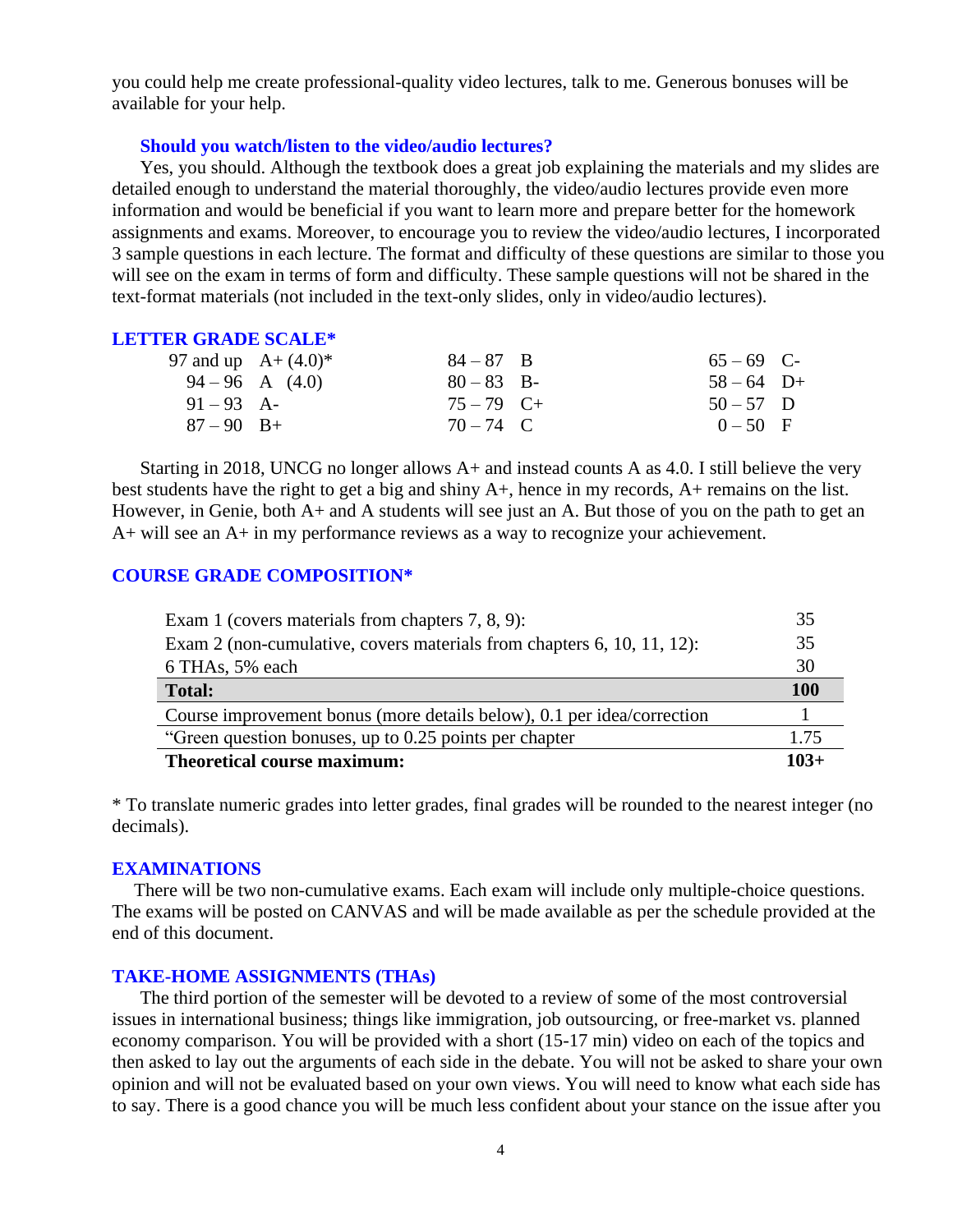have learned more about it. You will discover that many of these issues are not black and white, not the absolute good and evil, but rather shades of grey.

## *THA grading procedures*

Since completion of THA's is not timed, it is expected that your answers are nearly perfect (all relevant points identified, no irrelevant points included, clear, to the point).

Generally, answers to each THA question will be rated as

- excellent (full credit for the corresponding question),
- good (half credit for the corresponding question), or
- poor (zero credit for the corresponding question).

## **GREEN QUESTION BONUSES**

For each lecture, the Syllabus provides 3-5 discussion questions (in green). As an optional bonus, I offer 0.25 points added to your total course grade if you submit your answers to those green questions. This way, I will know you're staying on schedule and putting in a reasonable effort into staying on top of the course materials.

## **COURSE IMPROVEMENT SUGGESTIONS, 0.1 PER READING UP TO 1 POINT TOTAL**

To improve course quality, bonuses will be given for suggestions on how this course could be improved, such as

- Corrections of grammar errors and poor wording in the slides, THAs, and this Syllabus. Just email me the correction, and I will give you a 0.1 bonus per correction – believe me, there are enough of them in the course documents.
- Suggestions for course assignments, exam questions, activities, etc. (up to 1 point). To receive a bonus, students must present well developed alternative assignments, test questions, or the like, with instructions and suggested grading scheme.
- Links to relevant news stories, videos, and other resources, 0.1 points per relevant link.

## **DEFERRING EXAMS OR ASSIGNMENTS**

Deferring exams or assignments may be allowed in cases of illness, domestic affliction, religious conviction, or emergencies. Proper documentation must be submitted.

## **ACADEMIC ACCOMMODATION**

The Disability Resource Services provide accommodations to students with documented disabilities. It is the student's responsibility to request an academic accommodation. I will be happy to accommodate you in any possible way.

## **HONOR CODE**

• By virtue of registering for this course, students must conform to all existing principles found in UNCG's Academic Integrity Policy and the Student Code of Conduct. Further details may be found at the following sites: [http://academicintegrity.uncg.edu/complete/;](http://academicintegrity.uncg.edu/complete/) <http://studentconduct.uncg.edu/policy/code/>

## **FACULTY – STUDENT GUIDELINES**

The Bryan School has adopted a set of faculty and student guidelines. Please read them at [www.uncg.edu/bae/faculty\\_student\\_guidelines.pdf](http://www.uncg.edu/bae/faculty_student_guidelines.pdf)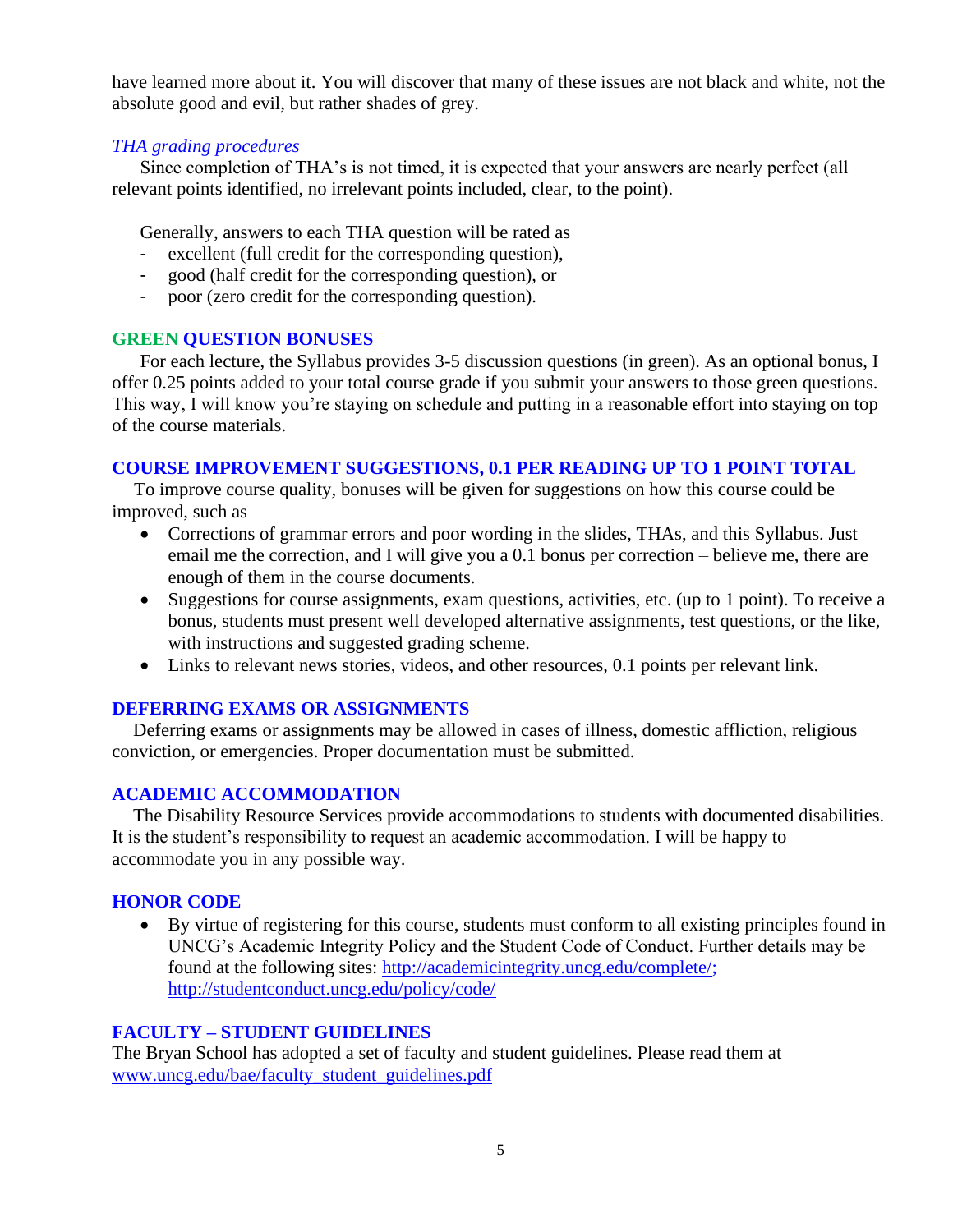# **TENTATIVE COURSE SCHEDULE, SUBJECT TO CHANGE. CHECK FOR UPDATES FREQUENTLY.**

## Color code:

# **Red – Exams, assignments due**

**Green – Main questions for the lecture, submit answers for bonus** 

| Timing                     | Topic                                                                    | Details                                                                                                                                                                                                                                                                                                                                                                                                                                                                                                                                                                                                                            |
|----------------------------|--------------------------------------------------------------------------|------------------------------------------------------------------------------------------------------------------------------------------------------------------------------------------------------------------------------------------------------------------------------------------------------------------------------------------------------------------------------------------------------------------------------------------------------------------------------------------------------------------------------------------------------------------------------------------------------------------------------------|
| Week 1<br>Aug 18-23        | Introduction                                                             | Review Course materials and the Syllabus<br>No assignments.<br>Video introduction: https://youtu.be/YyRDwk8Dbp8                                                                                                                                                                                                                                                                                                                                                                                                                                                                                                                    |
| Week 2<br>Aug 24-30        | Ch. 7<br>International<br>Employee<br>Relations                          | <b>Video Lecture</b><br>http://youtu.be/-8ZZnULcy4Y<br>"Green" question bonus (submit via CANVAS, 1 page/question max),<br>0.1 points:<br>How does labor union membership vary around the world?<br>How can unions affect operations of MNEs?<br>The unionization rate is on the rise in China. Is it good or bad for<br>$\bullet$<br>China, and why?                                                                                                                                                                                                                                                                              |
| Week 3<br>Aug 31-<br>Sep 6 | Ch. 8<br>International<br>Workforce<br>Planning and<br><b>Staffing</b>   | <b>Video Lecture:</b><br>http://youtu.be/5wHGAh5fOF4<br>"Green" question bonus (submit via CANVAS, 1 page/question max),<br>up to $0.1$ points:<br>Why is planning and forecasting a global workforce so difficult?<br>If Yum Yum were to open a fully-owned restaurant in China, of<br>$\bullet$<br>the international assignment options listed on pp. 210-212, which<br>three would be most suitable for Yum Yum and why?<br>What are the trends over the next decade in global staffing for<br>many MNEs?                                                                                                                       |
| Week 4<br>Sep 7-13         | Ch. 9<br>International<br>Recruitment,<br>Selection, and<br>Repatriation | <b>Video Lecture:</b><br>https://youtu.be/3sPU7I4pESg<br>If it does not work, use this link: https://vimeo.com/153768279<br>If the link does not work, you can download the original file here.<br>"Green" question bonus (submit via CANVAS, 1 page/question max),<br>up to $0.1$ points:<br>What recruitment methods that are popular in the US may not<br>work or may not be available in China? Why?<br>When recruiting a person for an international assignment, what<br>qualities will you be looking for in the candidates, and why?<br>How will you assess whether or not the candidate has the<br>qualities listed above? |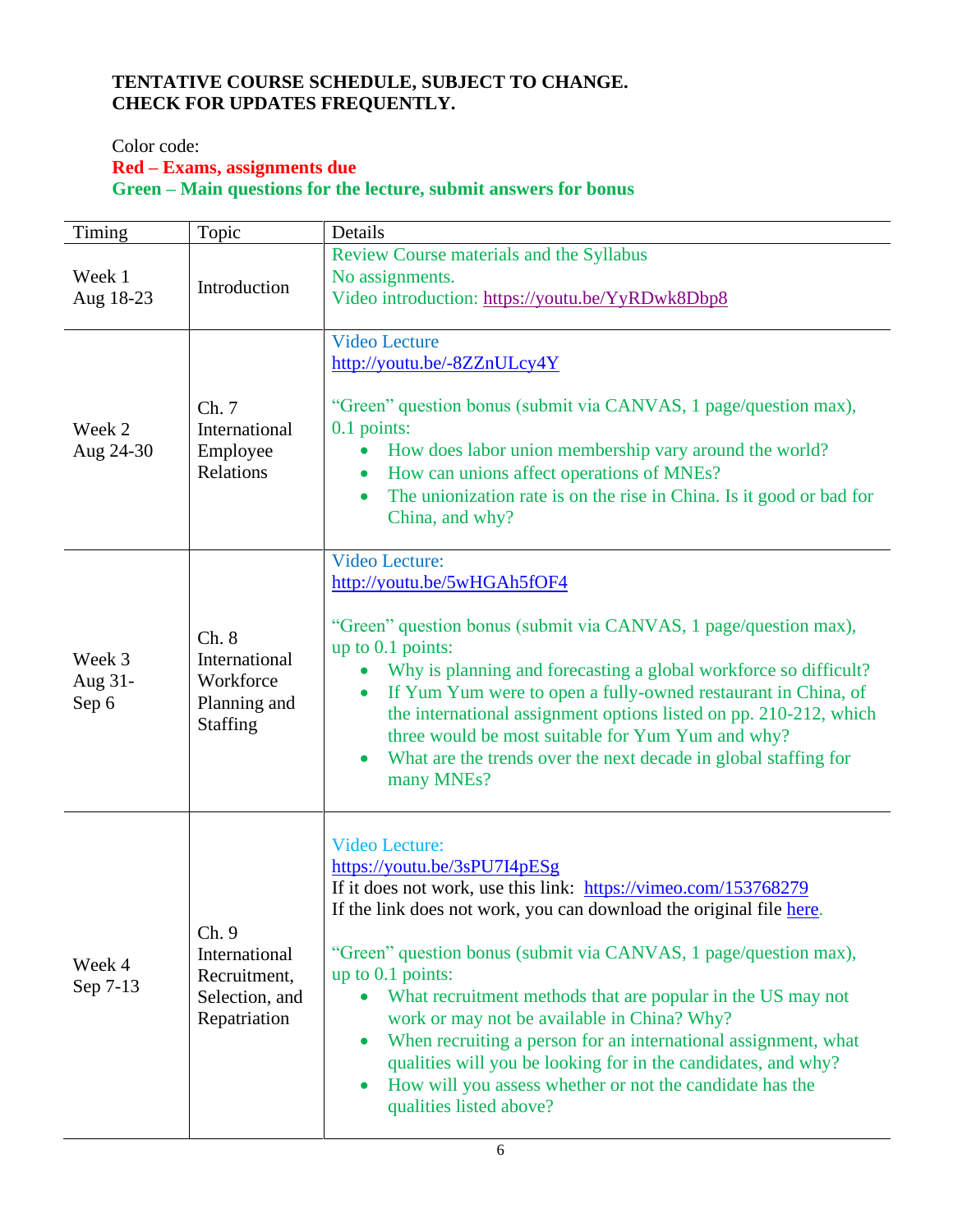| Exam                       | Exam 1                                                                          | Chapters 7, 8, 9<br>Exam window:<br>Fri, Sep 11, 12:00 noon – Tue, Sep 15, 11:59 pm<br>You'll have 75 minutes to complete the test once you start.<br>35% of the total course grade.<br>Go to Canvas to complete the test.                                                                                                                                                                                                                                                                                                                                                                                                  |
|----------------------------|---------------------------------------------------------------------------------|-----------------------------------------------------------------------------------------------------------------------------------------------------------------------------------------------------------------------------------------------------------------------------------------------------------------------------------------------------------------------------------------------------------------------------------------------------------------------------------------------------------------------------------------------------------------------------------------------------------------------------|
| Week 5<br>Sep 14-20        | Ch. 10<br>International<br>Personnel<br>Training and<br>Development             | <b>Video Lecture:</b><br>Part 1: http://youtu.be/DDufgtctr6c<br>"Green" question bonus (submit via CANVAS, 1 page/question max),<br>up to $0.1$ points:<br>What are the challenges of training an international workforce?<br>If you were going on an international assignment, what kind of<br>$\bullet$<br>training would you like to receive?<br>How would you measure whether or not the training was<br>successful?                                                                                                                                                                                                    |
| Week 6<br>Sep 21-27        | Ch. 11<br>International<br>Compensation,<br>Benefits, and<br>Taxes              | Video lecture: http://youtu.be/dAr1fR_YJmo<br>"Green" question bonus (submit via CANVAS, 1 page/question max),<br>up to $0.1$ points:<br>What are the differences between global remuneration and<br>international assignment compensation?<br>How are equity compensation plans affected when used as<br>incentive compensation with employees from different countries<br>in an MNE?<br>What are the advantages and disadvantages of the different<br>$\bullet$<br>international assignment compensation systems?<br>How can MNEs use different tax approaches for international<br>$\bullet$<br>assignment compensation? |
| Week 7<br>Sep 28-<br>Oct 4 | Ch. 6.<br>International<br>Employment<br>Law, Labor<br>Standards, and<br>Ethics | Video Lecture: http://youtu.be/lRn5irz9dK0<br>"Green" question bonus (submit via CANVAS, 1 page/question max),<br>up to $0.1$ points:<br>Pro's and con's of different legal systems<br>What supra-national organizations do you know that affect<br>international business operations, and what each of them does?<br>What are the main differences in employment visa regulations<br>across countries?<br>What is the main difference in employee protection, benefits, and<br>termination across countries?                                                                                                               |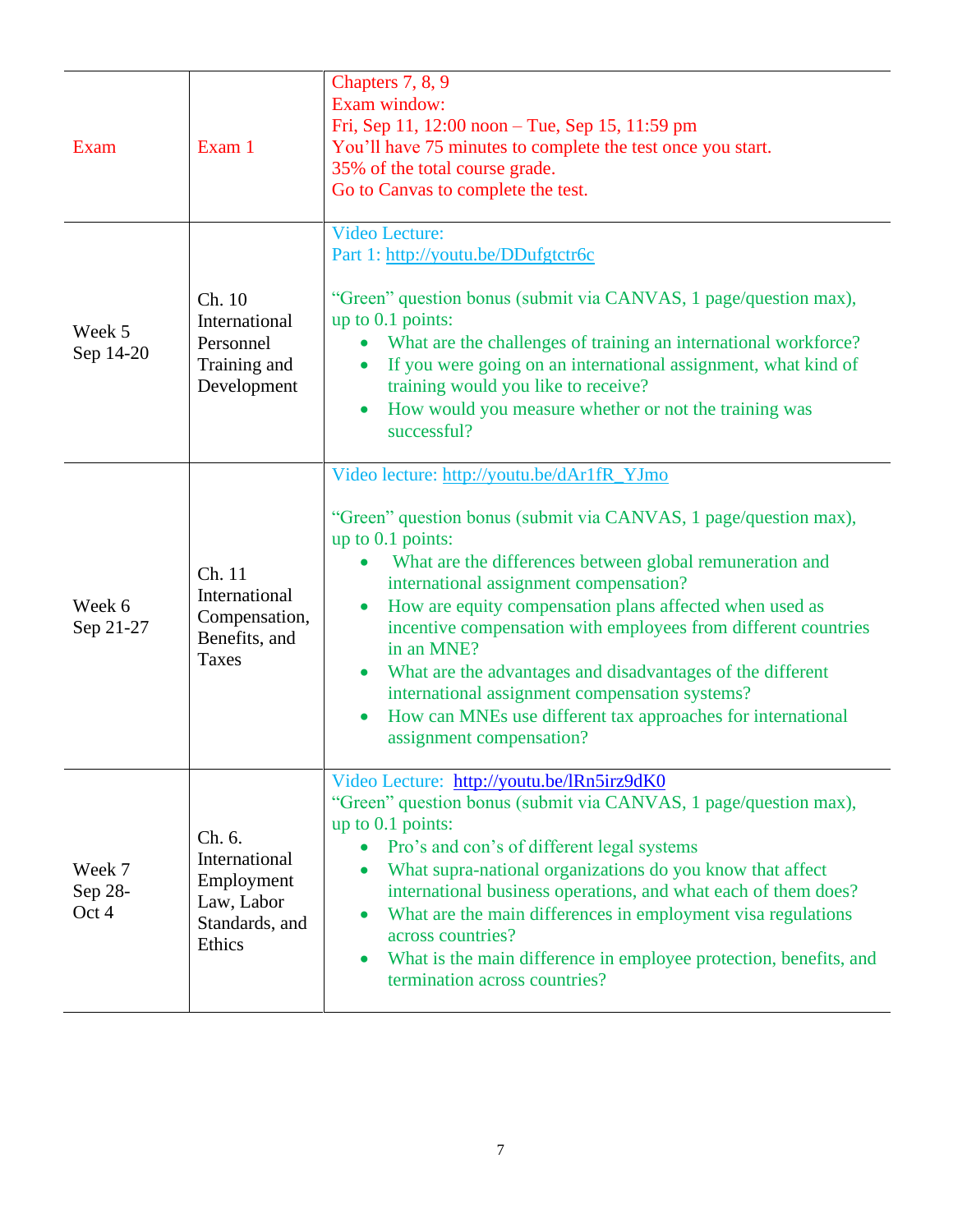| Week 8<br>Oct 5-11   | Ch. 12<br>Performance<br>Management | Video Lecture: https://youtu.be/iGXFhhn5zuA<br>"Green" question bonus (submit via CANVAS, 1 page/question max),<br>up to 0.1 points:<br>What are some of the international differences in employee<br>feedback management?<br>How the definition and understanding of "employee<br>performance" differ across cultures?<br>How "performance," "success," and "failure" are usually defined<br>in the context of expatriation?                                                                                                                                                                                                                                                                                                                                                                                                                                                                                                                                                                                                       |
|----------------------|-------------------------------------|-------------------------------------------------------------------------------------------------------------------------------------------------------------------------------------------------------------------------------------------------------------------------------------------------------------------------------------------------------------------------------------------------------------------------------------------------------------------------------------------------------------------------------------------------------------------------------------------------------------------------------------------------------------------------------------------------------------------------------------------------------------------------------------------------------------------------------------------------------------------------------------------------------------------------------------------------------------------------------------------------------------------------------------|
| <b>Exam</b>          | Exam 2                              | Chapters 6, 10, 11, 12<br>Exam window:<br>Fri, Oct 9, 12 noon – Tue, Oct 13, 11:59 pm<br>35% of the total course grade<br>You'll have 75 minutes to complete the test once you start.<br>35% of the total course grade.<br>Go to Canvas to complete the test.                                                                                                                                                                                                                                                                                                                                                                                                                                                                                                                                                                                                                                                                                                                                                                       |
| Week 10<br>Oct 12-18 | THA1<br>Job<br>outsourcing          | The Big International Business Controversies: Job Outsourcing<br>Due Mon, Oct 19, 11:59 pm.<br>Following exam 2, you will be provided with a set of materials<br>(lecture slides, video lectures, optional readings) and asked to<br>prepare a take-home assignment (THA) based on the materials.<br>The main questions you will have to answer will include (please see<br>the assignment on Canvas for the more detailed questions).<br>Why the debate on the economic effects of job outsourcing?<br>Main arguments of the opponents of job outsourcing?<br>Main arguments of the proponents of job outsourcing?<br>How is job outsourcing (relocation of jobs from the U.S. to<br>other countries) taken in those "other" countries?<br>Proposed ways to deal with the issue?<br>You are not asked to provide your opinion, just the list of main<br>arguments with your review of truths and myths behind each of<br>them.<br>5% of the total course grade.<br>The assignment will be available on Canvas after Exam 2 closes. |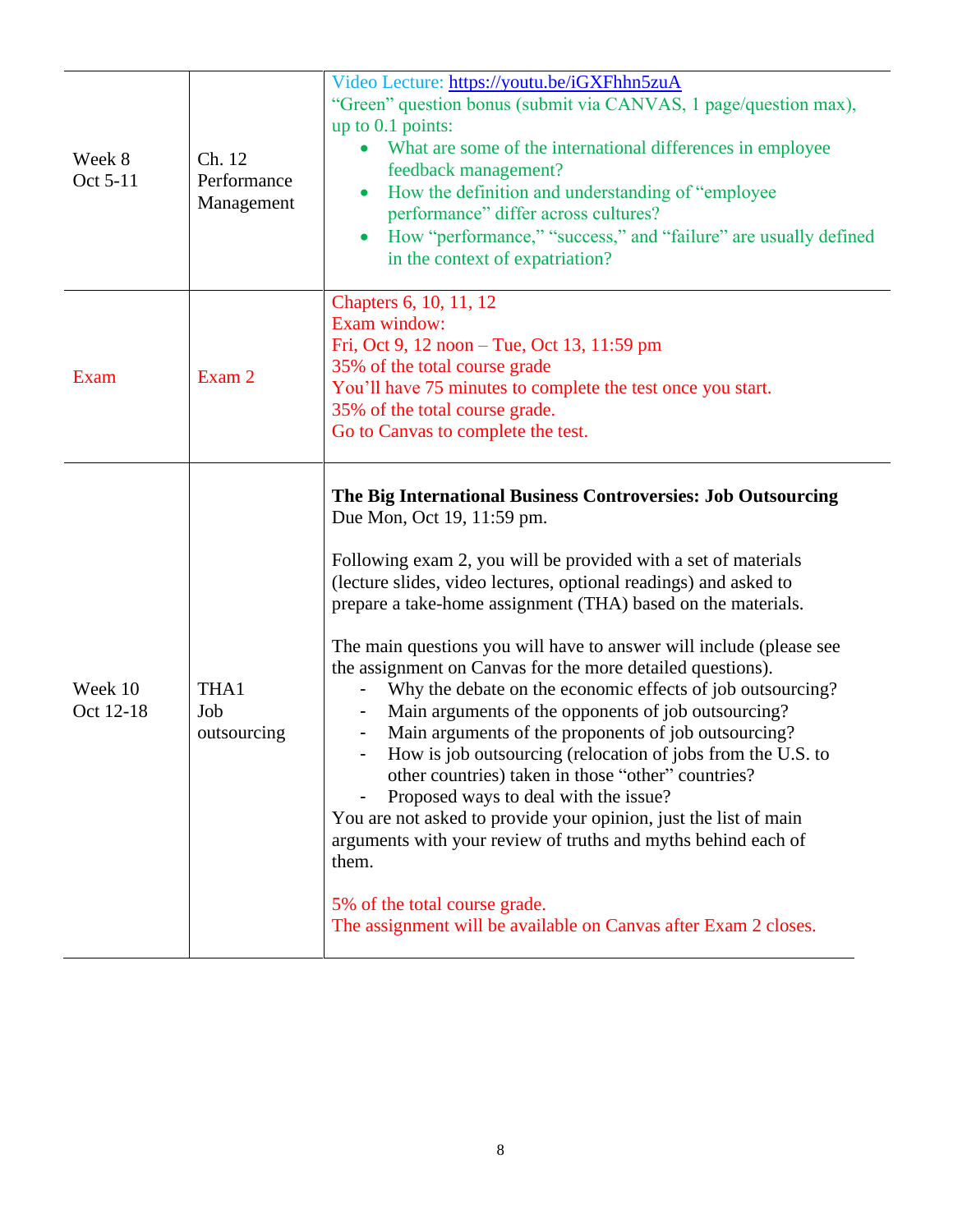|                      |                                 | The Big International Business Controversies: Immigration<br>Due Mon, Oct 26, 11:59 pm.                                                                                                                                                                                                                               |
|----------------------|---------------------------------|-----------------------------------------------------------------------------------------------------------------------------------------------------------------------------------------------------------------------------------------------------------------------------------------------------------------------|
|                      |                                 | Following exam 2, you will be provided with a set of materials<br>(lecture slides, video lectures, optional regains) and asked to prepare<br>a take-home assignment (THA) based on the materials. If you took<br>my MGT-301, the format would be very similar to my regular<br>THA <sub>s</sub> .                     |
|                      |                                 | (20%) 1. Please summarize, in a few words, the issue of the<br>economic effects of immigration in the U.S.?<br>- What all the fuss is about?<br>- A brief history of the issue?<br>- How big and widespread is the problem?<br>- Where are the immigrants believed to be coming from?                                 |
|                      |                                 | - What industries are the most affected (jobs "stole" or created)?                                                                                                                                                                                                                                                    |
|                      | THA <sub>2</sub><br>Immigration | Better answers will include some statistics - search on the Internet<br>for relevant figures, make sure to cite sources.                                                                                                                                                                                              |
| Week 11<br>Oct 19-25 |                                 | (20%) 2. Please summarize the arguments of the opponents of<br>immigration. Why is immigration believed to be BAD for the U.S.?                                                                                                                                                                                       |
|                      |                                 | (20%) 3. Please summarize the arguments of the supporters of<br>immigration. Why is immigration believed to be GOOD for the<br>U.S?                                                                                                                                                                                   |
|                      |                                 | (20%) 4. How is emigration (relocation of people from other<br>countries to the U.S.) taken in those "other" countries?<br>The stereotype is that people from "developing" countries come to<br>the U.S. and "steal" jobs that Americans used to have. How is this<br>process viewed in those "developing" countries? |
|                      |                                 | (20%) 5. If you were in charge, how would you address the issue?<br>What policies would you implement to improve the situation? How<br>would you change the U.S. immigration laws to make America<br>better off?                                                                                                      |
|                      |                                 | Bullet-list format for key points preferred, if applicable.                                                                                                                                                                                                                                                           |
|                      |                                 | 5% of the total course grade.                                                                                                                                                                                                                                                                                         |
|                      |                                 | The assignment will be available on Canvas after Exam 2 closes.                                                                                                                                                                                                                                                       |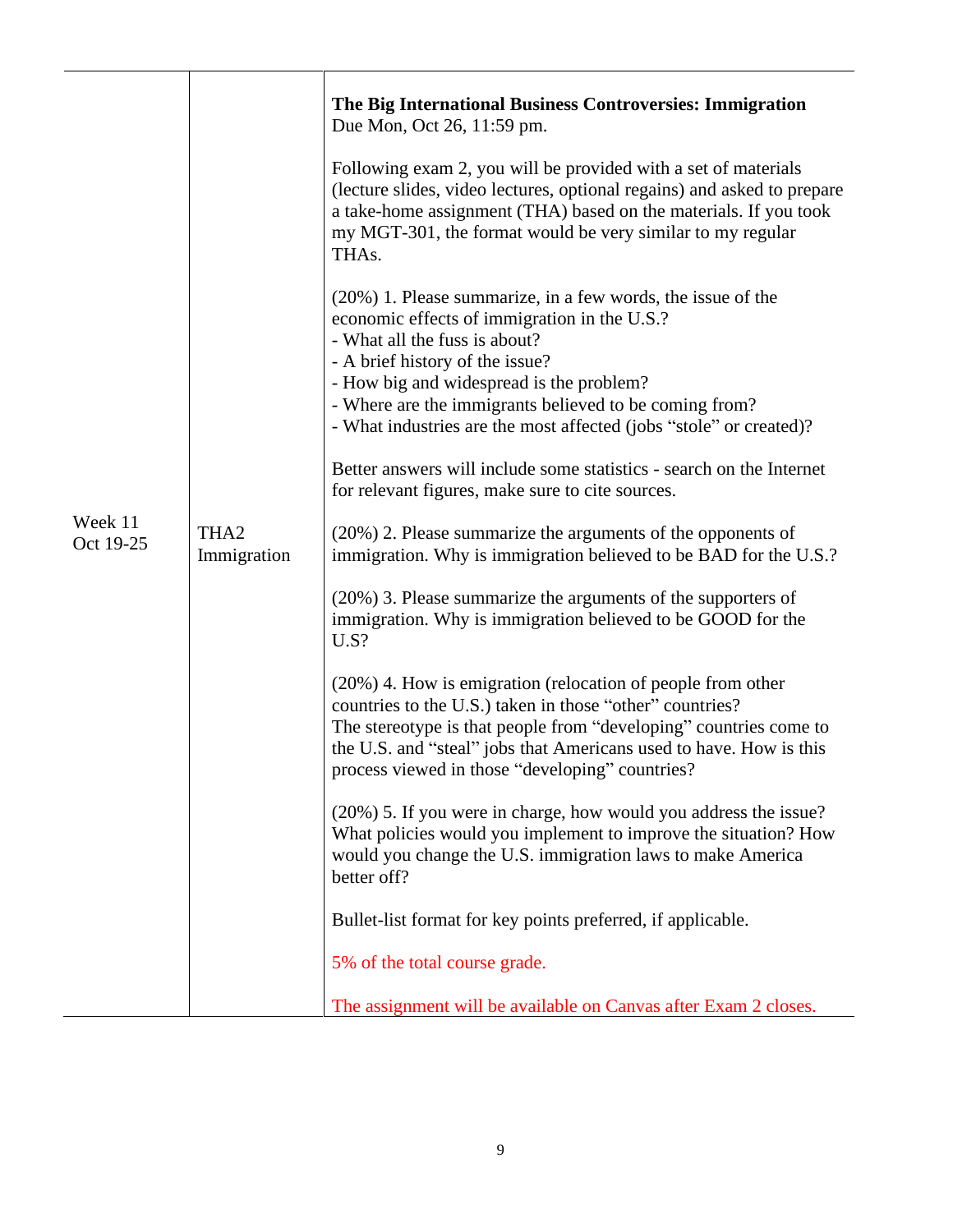| Week 12<br>Oct 26-<br>Nov 1 | THA3<br>International<br>Differences in<br>Decision<br>Making             | The Big International Business Controversies: Of Course I<br>should Make My Decisions, or should I?<br>Due Mon, Nov 2, 11:59 pm.<br>You will be asked to watch this video:<br>TED: Sheena Iyengar, The art of choosing<br>http://youtu.be/lDq9-QxvsNU<br>$(10\%)$ 1. Please list the main types of approaches to decision<br>making.<br>How decisions CAN be made and what CAN influence the decision-<br>making process?<br>(25%) 2. Please describe the views and assumptions about a "good"<br>decision-making process in the West.<br>(25%) 3. Please describe the views and assumptions about a "good"<br>decision making process in the East.<br>Who should be making the decision and how the process should go,<br>as believed by the majority of the people in the East?<br>$(40\%)$ 4. How can these differences play out in the multicultural<br>workplace? Why should businesses worry about these differences?<br>Please note, while #1 is largely a definition/theory question, and #2<br>and 3 are answered for you in the video and the slides, #4 actually<br>requires some thinking and therefore is worth 40% of the entire<br>assignment.<br>5% of the total course grade.<br>The assignment will be available on Canvas after Exam 2 closes. |
|-----------------------------|---------------------------------------------------------------------------|-------------------------------------------------------------------------------------------------------------------------------------------------------------------------------------------------------------------------------------------------------------------------------------------------------------------------------------------------------------------------------------------------------------------------------------------------------------------------------------------------------------------------------------------------------------------------------------------------------------------------------------------------------------------------------------------------------------------------------------------------------------------------------------------------------------------------------------------------------------------------------------------------------------------------------------------------------------------------------------------------------------------------------------------------------------------------------------------------------------------------------------------------------------------------------------------------------------------------------------------------------------------|
| Week 13<br><b>Nov 2-8</b>   | THA4<br>Free Market is<br>Better than<br>Planned<br>Economy, or is<br>it? | The Big International Business Controversies:<br>Of Course Free Market is Better than Planned Economy, or Is<br>It?<br>Due: Mon, Nov 9, 11:59 pm<br>You will be asked to watch this video:<br>TED: Eric X. Li, A tale of two political systems<br>http://youtu.be/s0YjL9rZyR0<br>Additionally, a review of pro's and con's of Free Market, vs.<br>Planned Economy systems will be provided to you in the form of a<br>video lecture and slides.<br>Based on these materials, you will be given a THA that asks you:                                                                                                                                                                                                                                                                                                                                                                                                                                                                                                                                                                                                                                                                                                                                               |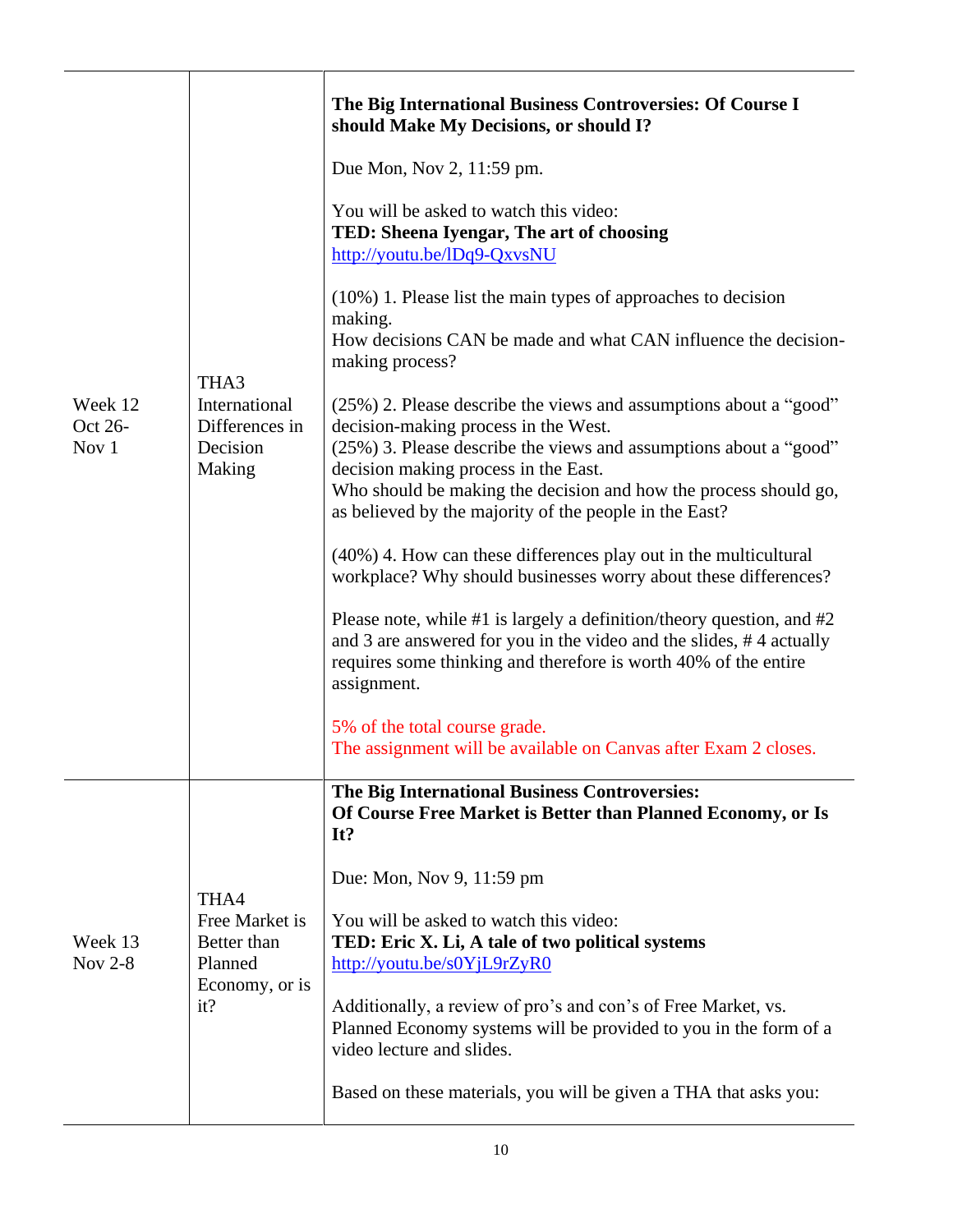|                     |                                                                          | $(10\%)$ 1. Please provide a list of main types of<br>a). economic systems and very briefly describe the key<br>characteristics of each of them.<br>b) political systems and very briefly describe the key characteristics<br>of each of them.<br>(20%) 2. The "common wisdom" seems to be that a free-market<br>economy and democracy are a better choice.<br>What are the arguments of the supporters of this approach?<br>(50%) 3. In the video you watched, the speaker was trying to prove<br>the previous point "not entirely correct." He wasn't saying it was<br>wrong, just that it may not always be right. Earlier, Jackie Chan, a<br>movie star, got it trouble by saying that in some countries, a planned<br>economy, a mildly authoritarian regime may be preferred. It was<br>apparent, however, that an estimated 2-4 billion people on this<br>planet (40-60% of the population) actually share these views.<br>What are the arguments of the people who advocate for a planned<br>economy non-democratic approach to national development?<br>Note, since $#1$ is largely a definition, $#2$ is something you probably<br>know very well without this course, but #3 is unusual and counter-<br>intuitive, is question is worth 50%. To get full credit, you need to<br>provide all key arguments with an explanation of why they may<br>have merit.<br>(20%) 4. If you were leading a country, how would you handle it?<br>What approach would you choose? If it depends, please provide<br>details.<br>5% of the total course grade.<br>The assignment will be available on Canvas after Exam 2 closes. |
|---------------------|--------------------------------------------------------------------------|------------------------------------------------------------------------------------------------------------------------------------------------------------------------------------------------------------------------------------------------------------------------------------------------------------------------------------------------------------------------------------------------------------------------------------------------------------------------------------------------------------------------------------------------------------------------------------------------------------------------------------------------------------------------------------------------------------------------------------------------------------------------------------------------------------------------------------------------------------------------------------------------------------------------------------------------------------------------------------------------------------------------------------------------------------------------------------------------------------------------------------------------------------------------------------------------------------------------------------------------------------------------------------------------------------------------------------------------------------------------------------------------------------------------------------------------------------------------------------------------------------------------------------------------------------------------------------------------------------------------------|
| Week 14<br>Nov 9-15 | THA5<br>The difference<br>between rich<br>and poor is<br>good, or is it? | The Big International Business Controversies:<br>A gap between the rich and the poor is good, or is it?<br>Due Mon, Nov 16, 11:59 pm.<br>You will be asked to watch this video:<br><b>Chrystia Freeland: The Truth About the Growing Income Gap</b><br>http://youtu.be/tt8uG5XFdKM<br>Based on the video, you will be given a THA that asks you:<br>Income inequality, what it is and what it should be, is one of the<br>issues where there are staggering differences across countries.                                                                                                                                                                                                                                                                                                                                                                                                                                                                                                                                                                                                                                                                                                                                                                                                                                                                                                                                                                                                                                                                                                                                    |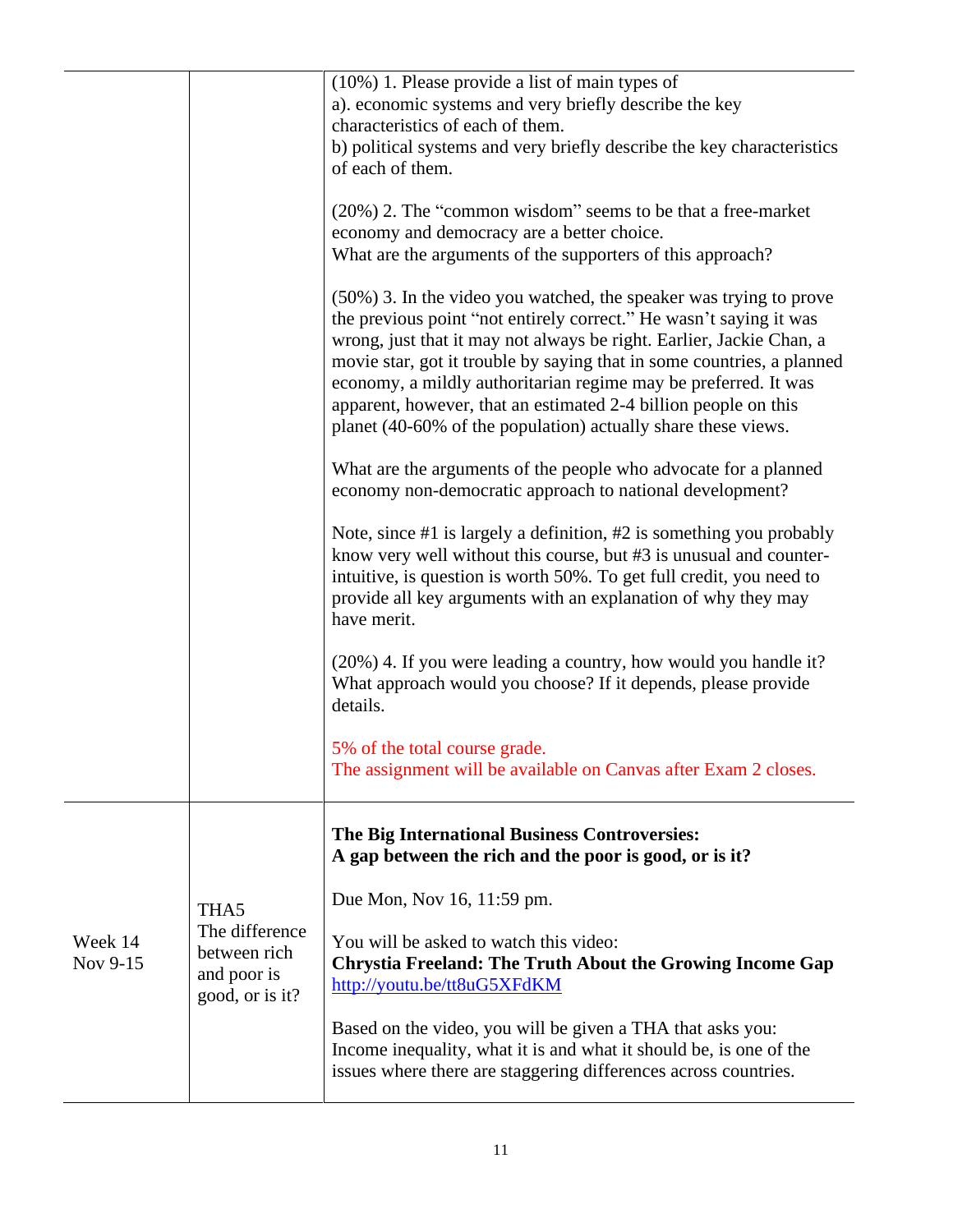|  | In some countries, wealth is very evenly distributed with the<br>country's rich making not much more than the country's poor.<br>In another country, the difference between the rich and the poor is<br>enormous, often $1:1,000$ or even $1:1,000,000$ between the top and<br>the bottom 1%.                                                                                                                                    |
|--|----------------------------------------------------------------------------------------------------------------------------------------------------------------------------------------------------------------------------------------------------------------------------------------------------------------------------------------------------------------------------------------------------------------------------------|
|  | Everybody agrees that there should be rich and poor, reflecting their<br>different effort and skill, but how much different is where the<br>disagreement arises.                                                                                                                                                                                                                                                                 |
|  | Answers to these questions often shape national and even<br>international economic policies and have a profound effect on<br>business.                                                                                                                                                                                                                                                                                           |
|  | Please review the THA materials on BB and answer the following<br>questions:                                                                                                                                                                                                                                                                                                                                                     |
|  | (30%) 1. Please briefly explain the issue. Better answers would<br>include a review of concepts (what is income distribution and<br>income inequality, how it is measured, and some stats on how is<br>wealth distributed in different countries and how it has been<br>changing over time; if you want to impress me, google studies that<br>looked at the relationship between income inequality and economic<br>performance). |
|  | $(15\%)$ 2. What is the "left" view of the income distribution<br>(prevalent in communist and socialist countries)? How do they<br>believe wealth should be distributed, and why?                                                                                                                                                                                                                                                |
|  | $(15\%)$ 3. What is the "right" view of the income distribution<br>(prevalent in capitalist countries)? How do they believe wealth<br>should be distributed, and why?                                                                                                                                                                                                                                                            |
|  | (30%) 4. What is so alarming about the results of the studies that<br>compare what people think the wealth distribution should be, what<br>people believe wealth distribution is, and what it is?<br>Please briefly summarize the main findings and then briefly explain<br>what that means.                                                                                                                                     |
|  | $(10\%)$ 5. If you were leading a country, how would you handle it?<br>What would be your goal, and what policies would you use to<br>achieve it?                                                                                                                                                                                                                                                                                |
|  | 5% of the total course grade.<br>The assignment will be available on Canvas after Exam 2 closes.                                                                                                                                                                                                                                                                                                                                 |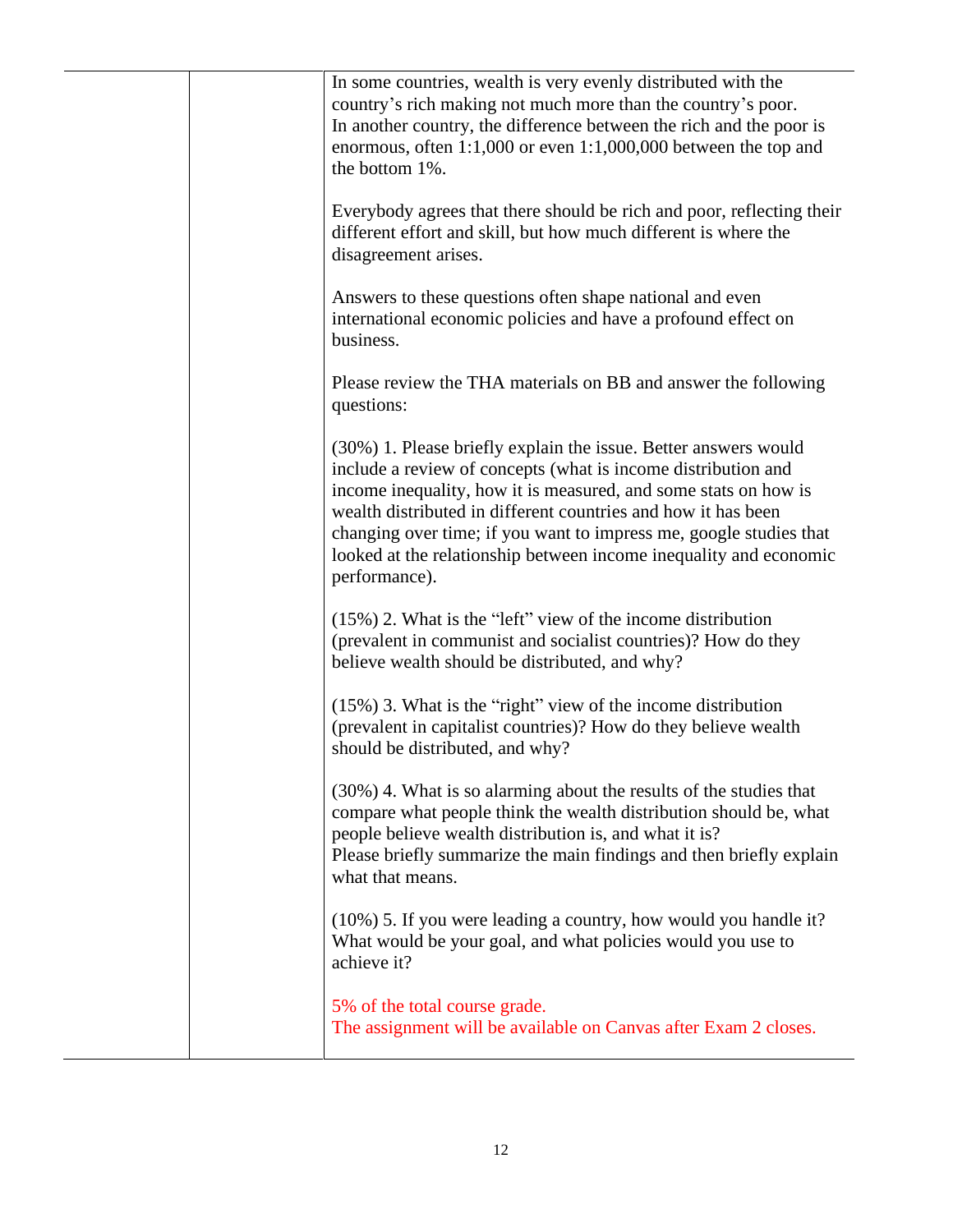|                      |                                         | The Big International Business Controversies: The World is<br>Flat, or is it?                                                                                                                                                                                                                                                                                                                                                                                                                |
|----------------------|-----------------------------------------|----------------------------------------------------------------------------------------------------------------------------------------------------------------------------------------------------------------------------------------------------------------------------------------------------------------------------------------------------------------------------------------------------------------------------------------------------------------------------------------------|
|                      | THA6<br>The World is<br>Flat, or is it? | Due Mon, Nov 23, 11:59 pm                                                                                                                                                                                                                                                                                                                                                                                                                                                                    |
|                      |                                         | You will be asked to watch this video:<br>TED: Actually, the world isn't flat, Pankaj Ghemawat<br>http://youtu.be/KPNn880KWfU                                                                                                                                                                                                                                                                                                                                                                |
|                      |                                         | Based on the video, you will be given a THA that asks you:<br>(20%) 1. Many believe (or "know") that the world is globalizing or,<br>in the words of Thomas Friedman, getting "flat" (see his best-seller<br>book titled "The World is Flat").                                                                                                                                                                                                                                               |
|                      |                                         | Why should we care? Who should care? What impact globalization<br>(or a lack of thereof) has on business? Why and how doing business<br>in a globalized, interconnected world is different from doing<br>business in a parceled world or an isolated country?                                                                                                                                                                                                                                |
|                      |                                         | (30%) 2. What kind of evidence or indicators are usually presented<br>to support the claim that the world is becoming<br>more interconnected?                                                                                                                                                                                                                                                                                                                                                |
| Week 15<br>Nov 16-22 |                                         | Present at least 5 key statistics that show that the world is really<br>getting "flat". This will require to, first, think what sort of measures<br>can be used to evaluate how globalized or interconnected the world<br>is (e.g., statistics related to trade, political blocks, technological<br>cooperation) and, second, finding the specific statistics online and<br>presenting here. Please make certain to cite your sources (in most<br>cases, providing URLs will be sufficient). |
|                      |                                         | (30%) 3. Apparently, at least some researchers doubt that the world<br>is already "flat." Some claim that the world is not even closely as<br>globalized as most people believe it is. What evidence do the<br>proponents of the "the world is not flat (yet)" use?                                                                                                                                                                                                                          |
|                      |                                         | Present at least 5 key statistics that show that the world is not as<br>interconnected and globalized as many believe it is.<br>Most of the information you can get from the video assigned for this<br>week. However, you may also consider finding additional statistics<br>(optional) online. If you use external sources, please make sure to<br>cite them (in most cases, providing URLs will be sufficient).                                                                           |
|                      |                                         | $(20\%)$ 4. So what? If the world is not as "flat" (not as<br>interconnected), what does it mean for business?<br>That is, everyone's talking about globalization and the new rules of<br>doing business. Yet, people still seem to be live very much in their<br>own small worlds and hardly ever reach out beyond their national                                                                                                                                                           |